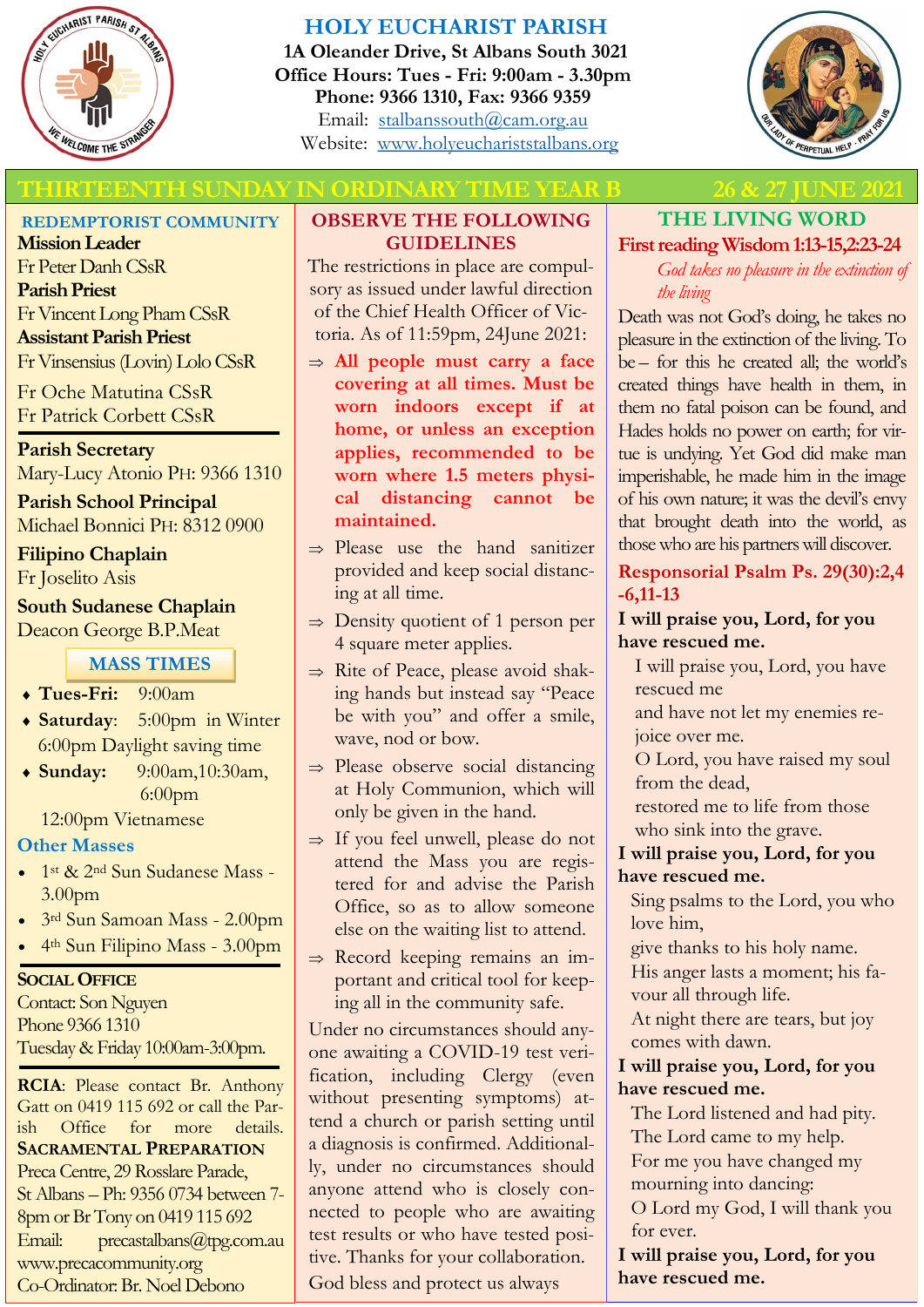#### **Second reading 2 Corinthians 8:7,9,13-15**

*The Lord Jesus became poor for your sake, to make you rich* You always have the most of everything – of faith, of eloquence, of understanding, of keenness for any cause, and the biggest share of our affection – so we expect you to put the most into this work of mercy too. Remember how generous the Lord Jesus was: he was rich, but he became poor for your sake, to make you rich out of his poverty. This does not mean that to give relief to others you ought to make things difficult for yourselves: it is a question of balancing what happens to be your surplus now against their present need, and one day they may have something to spare that will supply your own need. That is how we strike a balance: as scripture says: The man who gathered much had none too much, the man who gathered little did not go short.

#### **Gospel Acclamation 2 Timothy 1:10**

Gospel Acclamation Alleluia, alleluia! Our Saviour Jesus Christ has done away with death and brought us life through his gospel. Alleluia!

#### **Gospel Mark 5:21-24,35-43**

#### *Little girl, I tell you to get up*

#### Little girl, I tell you to get up

When Jesus had crossed in the boat to the other side, a large crowd gathered round him and he stayed by the lakeside. Then one of the synagogue officials came up, Jairus by name, and seeing him, fell at his feet and pleaded with him earnestly, saying, 'My little daughter is desperately sick. Do come and lay your hands on her to make her better and save her life.' Jesus went with him and a large crowd followed him; they were pressing all round him.

While he was still speaking some people arrived from the house of the synagogue official to say, 'Your daughter is dead: why put the Master to any further trouble?' But Jesus had overheard this remark of theirs and he said to the official, 'Do not be afraid; only have faith.' And he allowed no one to go with him except Peter and James and John the brother of James. So they came to the official's house and Jesus noticed all the commotion, with people weeping and wailing unrestrainedly. He went in and said to them, 'Why all this commotion and crying? The child is not dead, but asleep.' But they laughed at him. So he turned them all out and, taking with him the child's father and mother and his own companions, he went into the place where the child lay. And taking the child by the hand he said to her, 'Talitha, kum!' which means, 'Little girl, I tell you to get up.' The little girl got up at once and began to walk about, for she was twelve years old. At this they were overcome with astonishment, and he ordered them strictly not to let anyone know about it, and told them to give her something to eat.

# **REFLECTION ON THE GOSPEL**

In Mark's gospel, we often find a story within a story. Some scholars refer to this technique as the making of a Markan sandwich, others as a framing device. In Mark 5:21-43, the frame consists of the two-part story of the desperately ill twelve year old daughter of Jairus, a synagogue official. Jairus falls at the feet of Jesus in a surprising attitude of reverence from a Jewish official. Jairus pleads with Jesus the itinerant preacher to come and lay hands on his daughter. Jesus is clearly known as a healer, one who can "save" life. The passage closes with the young woman's seeming death and restoration to life. In between the two parts of this story, we hear of the plight of an older woman, also seriously ill, possibly with a gynaecological problem. She has been haemorrhaging for twelve years and has spent all her money on doctors to no avail.

The stories are linked in many ways, first by the repetition of the number twelve, a symbolic number in a Jewish context. Both the young Jewish woman and the older Jewish woman are in need of the saving power of God mediated through Jesus the healer. Later in the Markan story (7:24-30), a Gentile mother and daughter will beg for and receive that same saving power of God. Jairus' daughter does not speak for herself. Like all young women of that culture, ill or not, she is dependent on the voice of her father. The older woman comes tentatively "from behind". She speaks, but only to herself, as she touches Jesus' cloak and, through this touch, experiences healing in her body. Does the healing power of God suffuse even the fabric of Jesus' cloak? The woman is finally shamed into telling all. Like Jairus, she falls in desperation at the feet of Jesus. Jairus refers to his little girl on the brink of adulthood as "my daughter". Jesus addresses the older woman as "my daughter". Both women, the younger and the older, are daughters of Israel. Both are restored to health, one on account of the faith of her parents (the unnamed mother and the named father], the other because of her own faith. Jesus the healer has embraced and responded to the pain of a woman alone on the one hand and of a family (mother, father, and daughter) on the other.

Towards the end of the gospel (14:3-9), this Jesus who has brought healing to little children, to older women and younger women, to older men and younger men, to Jews and to Gentiles, will himself become the recipient of the healing ministry of an insightful woman who draws on Earth elements and pours out healing ointment. He will recognise this action as a beautiful thing that she has done "in him"

For now, the stories recount "the beautiful thing" he does in the lives of suffering humanity, irrespective of age or gender or status or ethnicity.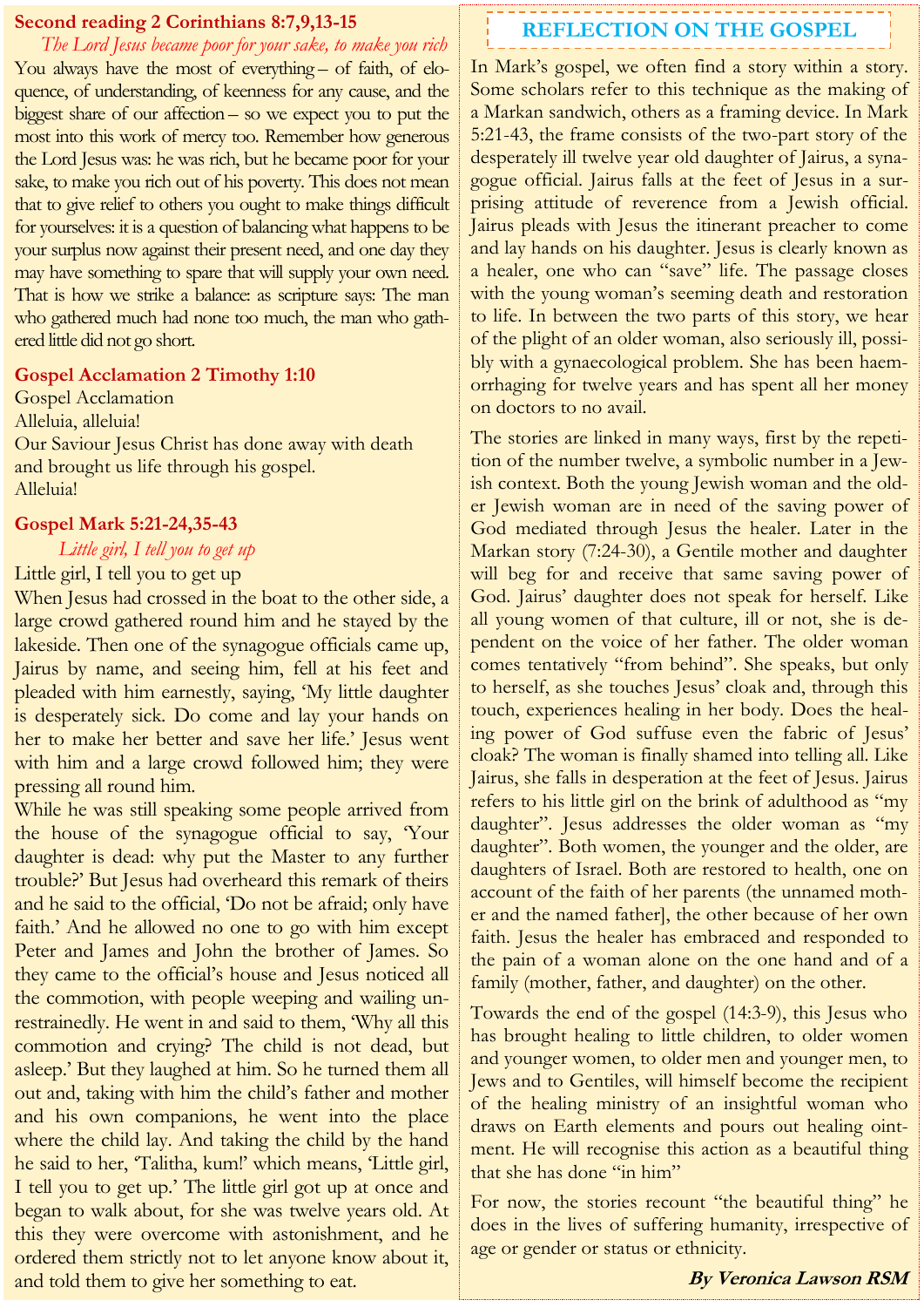#### **FEAST OF OUR LADY OF PERPETUAL HI**





Everyone loves a treasure hunt, especially when it is about a precious Icon stolen many hundreds of years ago from a holy shrine in the island of Crete.

This is the story behind the beautiful Icon we now know as the Icon of the Passion in which Mary hold her tiny

child who has been frightened by a vision of angels. If he turns to the right there is the angel St Michael holding an urn filled with the gall that the soldiers offered to Jesus on the cross, the lance that pierced his side and the reed with the sponge; and, if he turns to the left, he sees the Angel Gabriel with the cross and the four nails the instruments of the passion. No wonder as he turns from side to side, he loses one of his sandals and clings in fear the hand of his mother.

We are blessed in this parish of Holy Eucharist to have in our midst a copy of this precious Icon and, until it had to stop because of the Coronavirus, we gathered to pray the Novena to our mother of Perpetual Help.

The treasure Hunt: Who stole the Icon from its home in Crete is, today, not known. We do know that it was lost again in 1812 after Napoleon destroyed the Church of St Matthew where it had been venerated for many years.

We do know that it was a Redemptorist who helped find the Icon some forty years later in 1866 and it was to the Redemptorists that Pope Pius 1X entrusted this Icon with the instruction:

Make her know throughtout the world.

Archbishop Vaughan, the archbishop of Sydney visited Rome in 1867 just a year after the Icon was given to the Redemptorist. He brought the first copy of the Icon to Australia and entrusted it to the care of Benedictine nuns in Pennant Hills. That icon is now in the Redemptorist chapel in Kogarah in Sydney.

Make her known throughout the world. Wherever Redemptorist have gone in the world, and today we are in 82 countries, we have brought with us the Icon of our mother of Perpetual Help.

We have a shrine in our church, with our own beautiful image of Mary and parishioners visit this shrine and light a candle. I'm sure Mary will look happily on the introduction of this her own special Icon to have a place in our church and to be a place of prayer especially during the time when her Novena is celebrated.

Mary, Mother of Perpetual Help, bless our parish and hear and answer the prayers of all who all who seek your aid.

*Remember, O most gracious Virgin Mary, that never was it known that anyone who fled to your protection, implored your help, or sought your intercession, was left unaided. Inspired by this confidence, I fly unto you, O Virgin of virgins, my Mother. To you do I come, before you I stand, sinful and sorrowful. O Mother of the Word Incarnate, despise not my petitions, but in your mercy, hear and answer me. Amen.*

#### **GOD SENDS HIS ANGELS TO CONSOLE YOUR LONELINESS**

*Pope Francis reassures the elderly that God is always with them in his message for the first-ever World Day for Grandparents and the Elderly. He also reminds them of their vocation to preserve our roots and to pass on the faith to the younger ones.*

#### **The vocation of the elderly**

The Holy Father went to recall the words of Jesus to the disciples when he asked them to "Go therefore and make disciples of all nations, baptizing them in the name of the Father and of the Son and of the Holy Spirit, teaching them to observe all that I have commanded you" (Mt 28:19-20)

Addressing these words to the elderly, he highlighted that this helps them better understand that they have the vocation "to preserve our roots, to pass on the faith to the young, and to care for the little ones" irrespective of their age, if they are alone or have a family, if they work or not or if they are grandparents or not. The Pope underlined that there is no retirement age from the work of proclaiming the Gospel and handing down traditions to grandchildren.

Further encouraging the elderly to "set out and undertake something new" in spite of the doubts and questions they might have, he reminded them that Jesus himself heard a similar question when Nicodemus asked him "how can a man be born when he is old" (Jn 3:4)

It can happen, "if we open our hearts to the working of the Holy Spirit, who blows where he wills. The Holy Spirit whose freedom is such that goes wherever, and does whatever he wills," the Pope said

#### **Emerging from the crisis**

Reflecting on collective efforts to put an end to the pandemic, Pope Francis stressed that we will not emerge from the present crises as we were before, but either better and worse. He noted that "no one is saved alone" and we are all indebted to one another because "we are all brothers and sisters."

In this regard, he went on to insist that the elderly "are needed in order to help build, in fraternity and social friendship, the world of tomorrow" where, together with their children and grandchildren, "will live once the storm has subsided."

The Pope insisted that all of us must "take an active part in renewing and supporting our troubled societies" and the elderly, better than anyone else, can help to set up three of the pillars that support "this new edifice," which include dreams, memory and prayer.

### **Dreams, memory and prayer**

Recalling the words of Prophet Joel, "Your old men shall dream dreams, and your young men will have visions" (Joel 3:1), Pope Francis said that the future of the world depends on the covenant between young and old because "who, if not the young, can take the dreams of the elderly and make them come true?"

For this to happen, "it is necessary that we continue to dream," said the Pope. "Our dreams of justice, of peace, of solidarity, can make it possible for our young people to have new visions; in this way, together, we can build the future."

**Fr Pat Corbett CSsR**